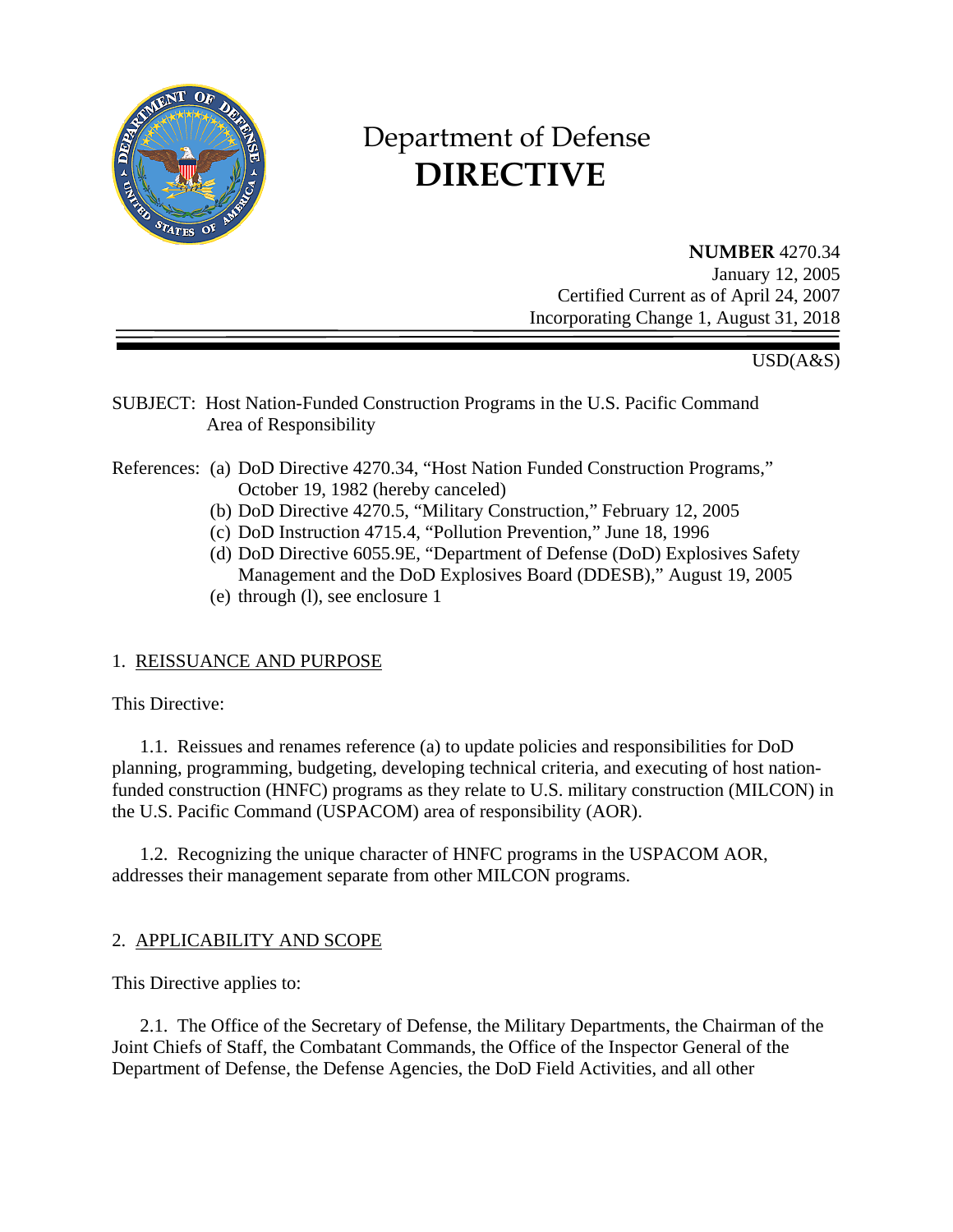organization entities in the Department of Defense (hereafter referred to collectively as the "DoD Components").

2.2. DoD activities pertaining to host nation and related US MILCON program expenditures in the USPACOM AOR.

## 3. DEFINITIONS

3.1. DoD Construction Agent. The construction agent assigned pursuant to DoD Directive 4270.5 (reference (b)).

3.2. Host Nation-Funded Project. Any construction project that is included in a HNFC program.

3.3. Host Nation-Funded Construction (HNFC) Program. Any construction program that provides facilities in direct support of DoD personnel or programs, and that is funded partially or totally by a host nation in which DoD personnel are stationed.

3.4. USPACOM AOR. The geographic area for which the Commander, USPACOM, has responsibility.

### 4. POLICY

It is DoD policy:

4.1. To actively seek host nation support for DoD construction requirements in the USPACOM AOR before U.S. MILCON funds are requested. If host nation funding is denied, if such funding shall not result in the timely satisfaction of U.S. requirements, or if there are other compelling reasons not to pursue HNFC program funding, required projects should be included in the U.S. MILCON program.

4.2. That a project funded by the host nation shall not be included in the U.S. MILCON budget. Programming of projects in both U.S. MILCON programs and HNFC programs is authorized beyond the first year of the current program objective memorandum (POM).

4.3. That host nation-funded projects shall be designed and constructed to meet U.S. MILCON program criteria and standards for reliability, maintainability, functionality, force protection, personnel health and safety, and environmental protection. Pollution abatement procedures at Federal facilities outside the United States shall be considered in HNFC projects in accordance with DoD Instruction 4715.4 (reference (c)).

4.4. That companion U.S. MILCON projects may be programmed to complement host nation-funded projects, as required, to provide for necessary, usable facilities.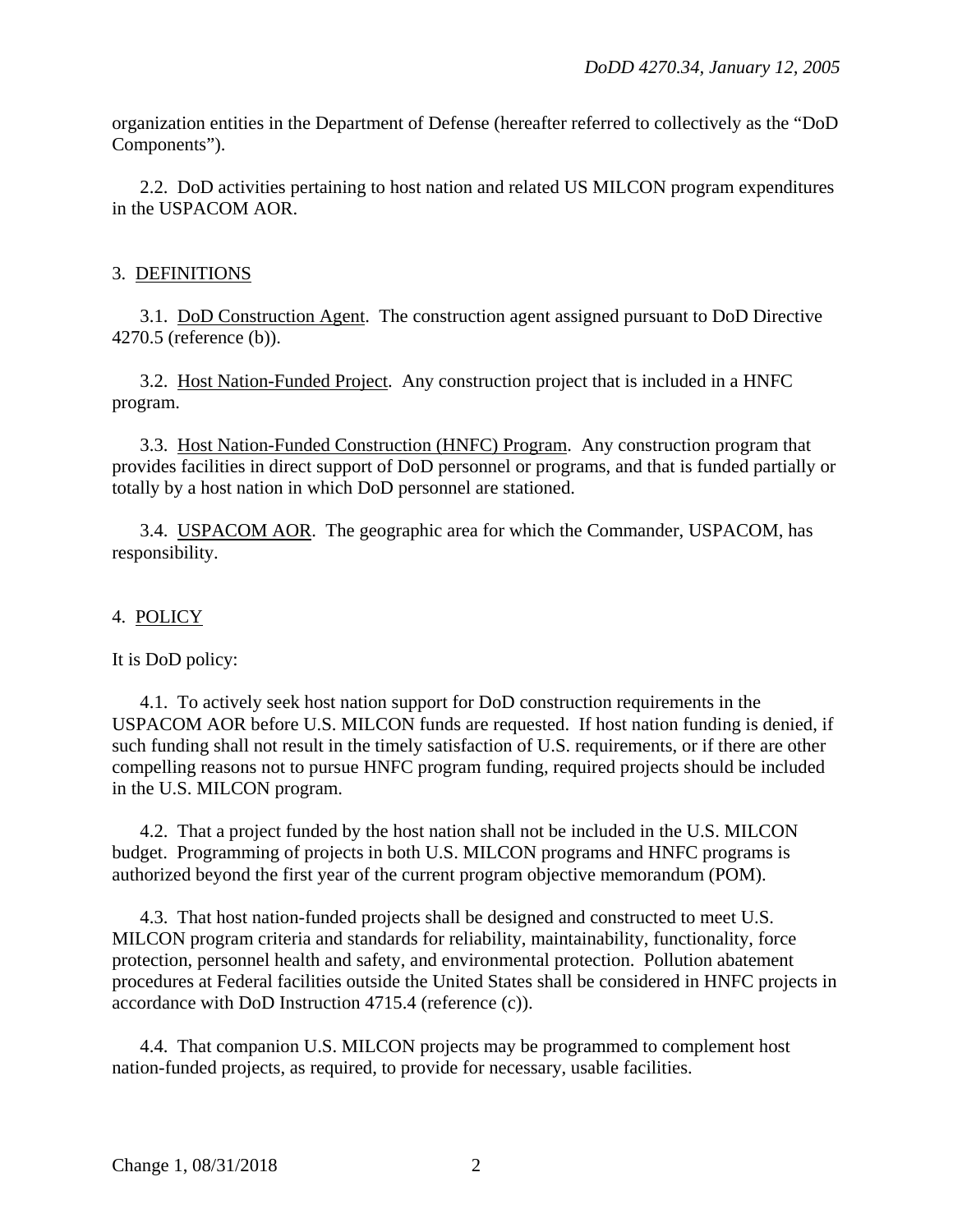4.5. That the DoD Components shall submit for review and approval to the DoD Explosives Safety Board, in accordance with DoD Directive 6055.9E (reference (d)), plans for HNFC projects or modification of fixed or movable ammunition and explosives facilities, including facilities in their proximity, before host nation action on the project is initiated.

### 5. RESPONSIBILITIES

5.1. The Under Secretary of Defense (Acquisition, Technology, and Logistics) (USD(AT&L)) shall:

5.1.1. Exercise overall direction and policy control of the HNFC program.

5.1.2. Provide POM guidance to the DoD Components on their HNFC program submissions.

5.1.3. Review proposed project lists before their submission to the host nations.

5.1.4. Prepare and coordinate required reports to the Congress in accordance with Section 2350(j) of title 10, United States Code (U.S.C.) (reference (e)), for signature by the Secretary or the Deputy Secretary of Defense.

#### 5.2. The Secretaries of the Military Departments shall:

5.2.1. Include in the annual POM submissions their projections of the 5-year HNFC programs to be requested of host nations in the USPACOM AOR, using the format identified in the POM preparation instruction, and providing copies of the projections to the Commander, USPACOM.

5.2.2. Ensure that funded HNFC projects are not included in annual budget requests.

5.2.3. Prepare basic project development documentation for HNFC projects, including DD Form 1391, "FY Military Construction Project Data," under Volume 2B, Chapter 6 of DoD 7000.14-R (reference (f)).

5.2.4. Program the U.S. funds for, procure, and install U.S. equipment that is collateral to the HNFC project. Host Nation funds may be used if available for this purpose and authorized under the relevant agreements*.*

5.3. The Secretaries of the Army or the Navy, when the U.S. Army Corps of Engineers or the Naval Facilities Engineering Command, as the case may be, is designated as the DoD construction agent, shall:

5.3.1. Program, budget, and account for U.S. MILCON funding for U.S. design and construction surveillance, inspection, and overhead costs required to manage HNFC programs.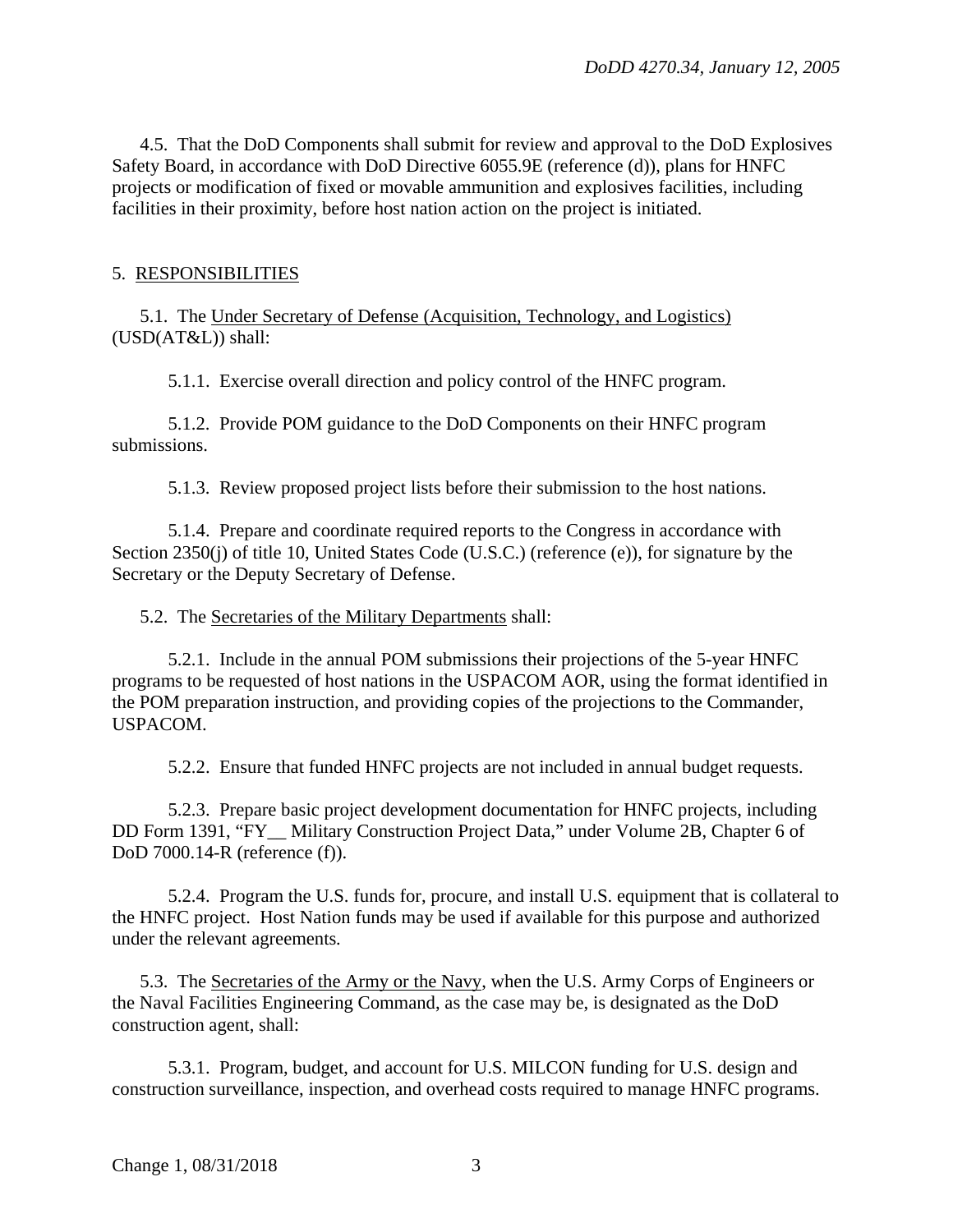5.3.2. Provide the funds referred to in subparagraph 5.5.1. to the DoD construction agents.

5.4. The Chairman of the Joint Chiefs of Staff shall:

5.4.1. Monitor HNFC programs.

5.4.2. Assist the USD(AT&L) in reviewing the Military Departments' annual POM submissions as they concern HNFC programs to ensure compliance with the Strategic Planning Guidance (reference (g)).

5.4.3. Ensure that the Commander, U.S. Pacific Command, through the Chairman of the Joint Chiefs of Staff, shall:

5.4.3.1. Exercise overall theater direction and control of HNFC programs.

5.4.3.2. Ensure that host nations are informed of DoD procedures concerning HNFC programs.

5.4.3.3. Monitor the planning, programming, design, and construction of HNFC programs.

5.4.3.4. Integrate the DoD Components' construction requirements into annual programs and provide program data to the DoD Components concerned for use in POM development.

5.4.3.5. Provide appropriate data and information to the DoD construction agents to allow their formulation of budgets to support design and construction surveillance, inspection, and overhead costs for HNFC programs.

5.4.3.6. Negotiate with host nations for approval and funding of annual HNFC programs in accordance with the provisions of reference (e), DoD Directive 5530.3, and Section  $2350(k)$  of title 10, U.S.C. (references (h) and (i)).

5.4.3.7. Recommend to the Deputy Under Secretary of Defense for Installations and Environment, through the Chairman of the Joint Chiefs of Staff and after coordination with the DoD construction agent, changes in construction agent assignments to facilitate the execution of the HNFC programs.

5.4.3.8. Publish implementing instructions for HNFC programs and provide copies to the USD(AT&L) and the DoD Components.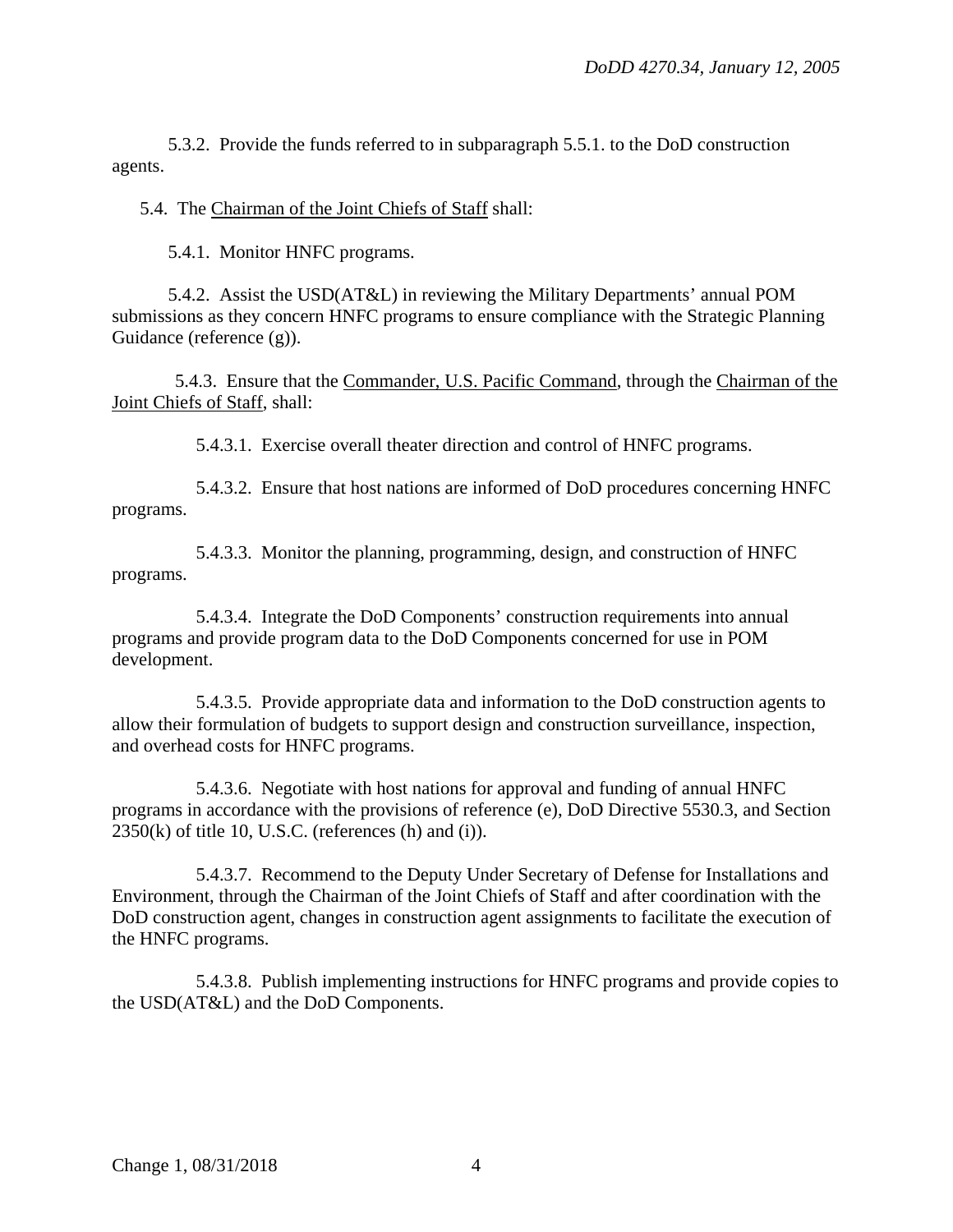5.5. The DoD Construction Agent shall:

5.5.1. Provide complete design and construction criteria to host nations to ensure that projects are designed and constructed in accordance with U.S. MILCON program standards and criteria. Exceptions to U.S. criteria shall be coordinated with the DoD Component for which the facility is being constructed.

5.5.2. Provide design and construction surveillance, and inspection services.

5.5.3. Provide technical advice to the Combatant Commanders, the Commanders of Combatant Command components, and host nation government agencies.

5.5.4. Identify to the Secretaries of the Military Departments funding requirements to support design and construction surveillance services associated with host nation-funded projects.

#### 6. INFORMATION REQUIREMENTS

In accordance with DoD 8910.1-M (reference (j)):

6.1. Within 60 days after the end of each fiscal year, the Commander, USPACOM, shall submit to the USD(AT&L), through the Chairman of the Joint Chiefs of Staff, a report that includes:

6.1.1. An annual assessment and identification of efforts to obtain host nation funding of construction requirements within the USPACOM AOR.

6.1.2. The approved annual construction program as submitted to the host nation.

6.1.3. A report of the most recent host nation approved and funded programs with design and construction milestone schedules. Projects shall be reported until construction is completed or the project is canceled. The information and data in enclosure 2 shall be included in an appropriate format for each project.

6.2. Within 30 days after the end of the second quarter of the fiscal year, the Commander, USPACOM, shall submit to the USD(AT&L), through the Chairman of the Joint Chiefs of Staff, a status report to update the information and data contained in enclosure 2.

6.3. Report Control Symbol DD-M(SA) 1610 has been assigned to this information requirement.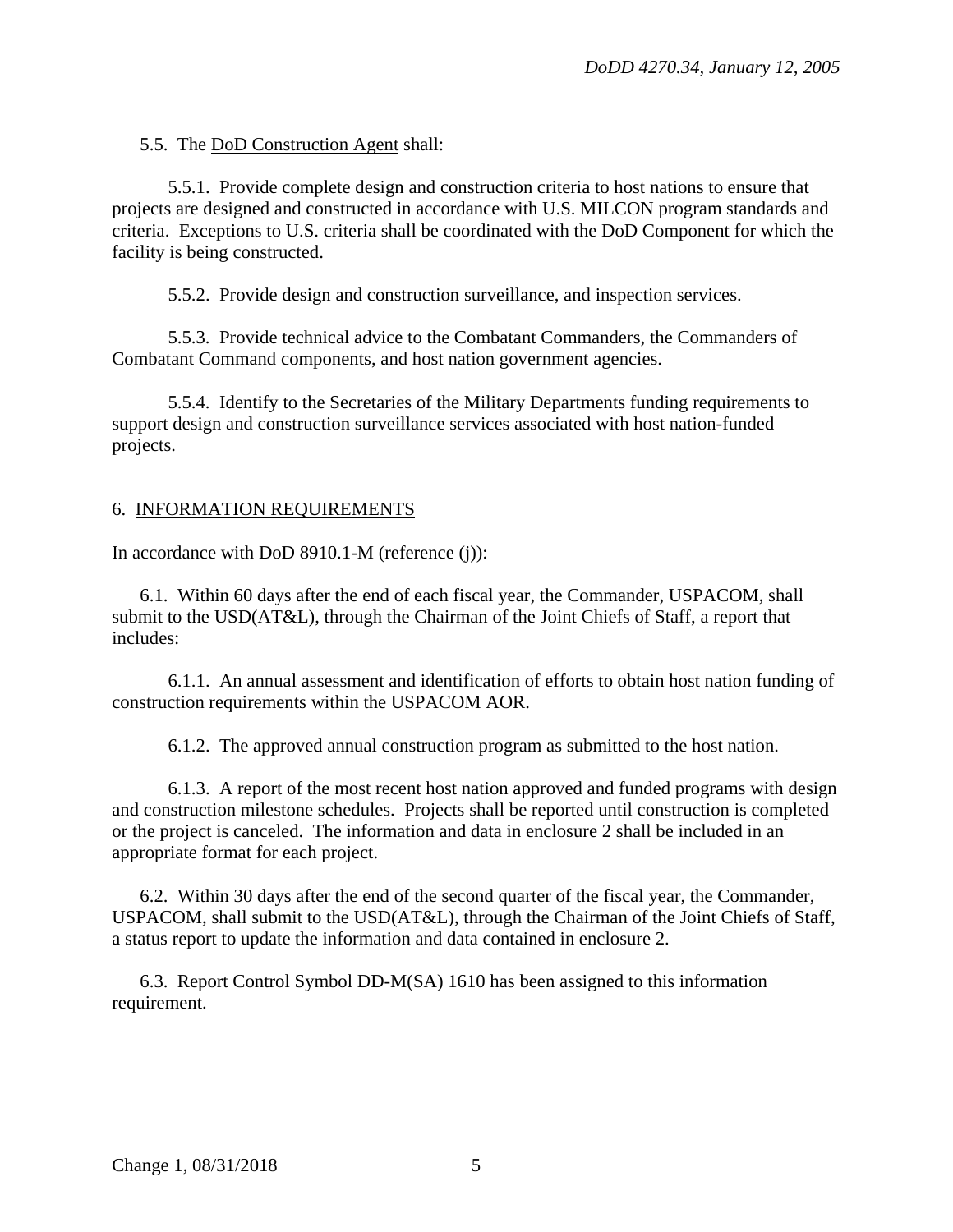7. SUMMARY OF CHANGE 1. This change reassigns the office of primary responsibility for this Directive to the Under Secretary of Defense for Acquisition and Sustainment in accordance with the July 13, 2018 Deputy Secretary of Defense Memorandum (reference (k)).

# 8. EFFECTIVE DATE

This Directive is effective immediately.

Tout Welfourte

Paul Wolfowitz Deputy Secretary of Defense

Enclosures - 2

- E1. References, continued
- E2. HNFC Program Status Report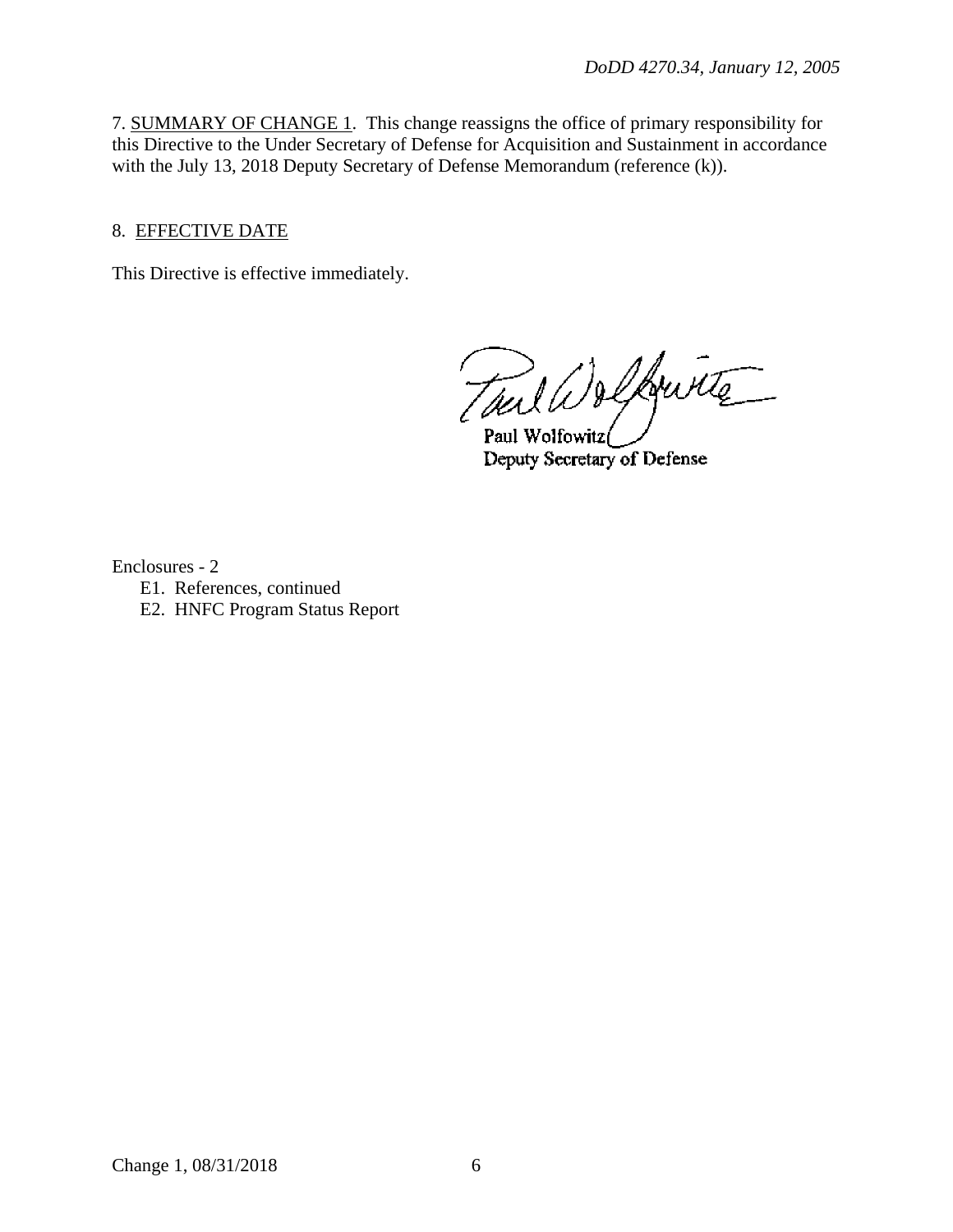# E1. ENCLOSURE 1

# REFERENCES, continued

- (e) Section 2350(j) of title 10, United States Code, "Burden Sharing Contributions by Designated Countries and Regional Organizations"
- (f) DoD 7000.14-R, "Financial Management Regulation," Volume 2B, Chapter 6, June 2000
- (g) Strategic Planning Guidance, issued annually<sup>[1](#page-6-0)</sup>
- (h) DoD Directive 5530.3, "International Agreements," June 11, 1987
- (i) Section 2350(k) of title 10 United States Code, "Relocation within Host Nation Construction Programs"
- (j) DoD 8910.1-M, "Reporting Requirements," June 30, 1998
- (k) Deputy Secretary of Defense Memorandum, "Establishment of the Office of the Under Secretary of Defense for Research and Engineering and the Office of the Under Secretary of Defense for Acquisition and Sustainment," July 13, 2018
- (l) DoD Instruction 4165.3, "Department and Defense Facility Classes and Construction Categories," October 24, 1978

<span id="page-6-0"></span><sup>&</sup>lt;sup>1</sup> Copies may be obtained from the Office of the Under Secretary of Defense for Policy.